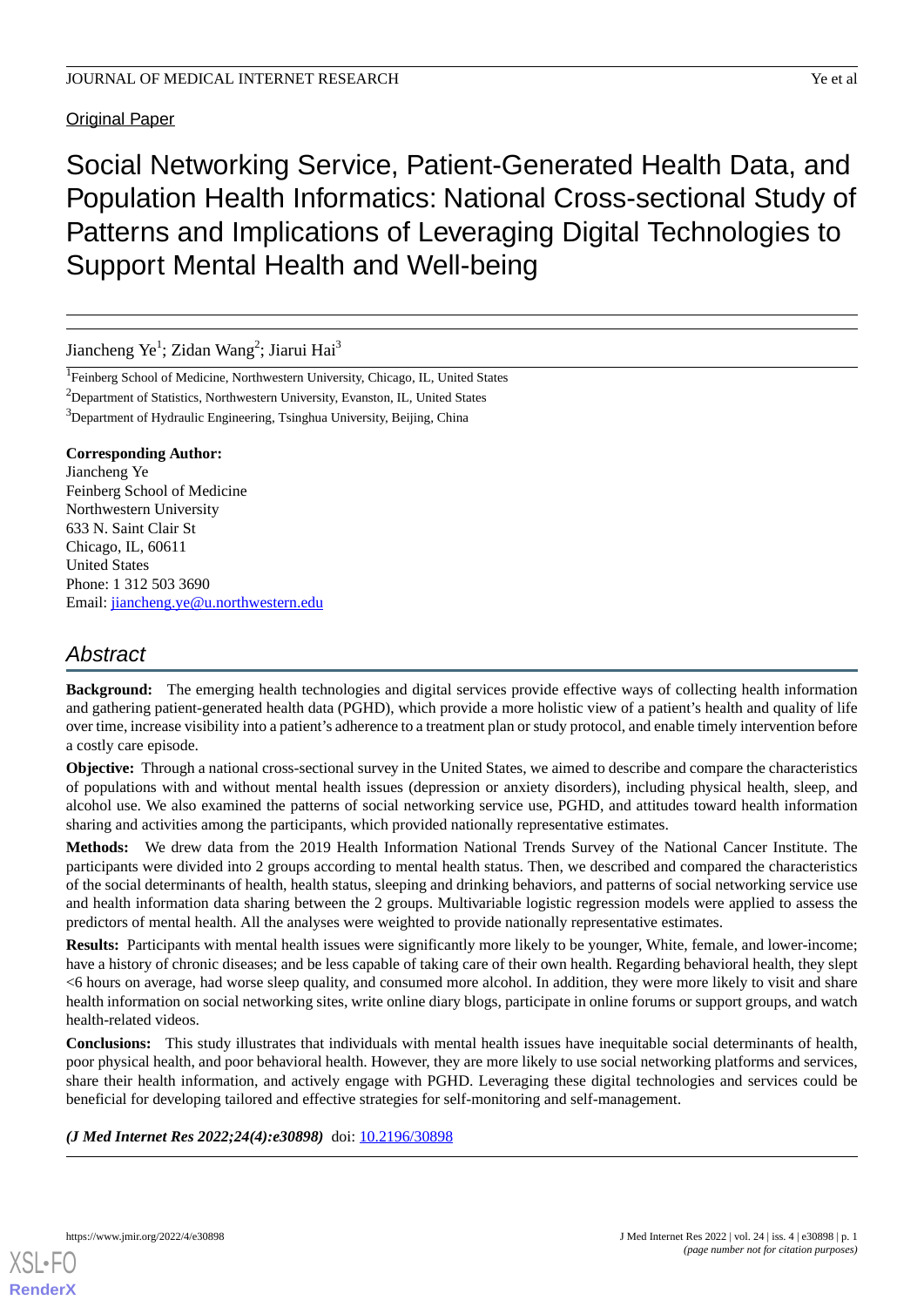#### **KEYWORDS**

patient-generated health data; social network; population health informatics; mental health; social determinants of health; health data sharing; technology acceptability; mobile phone; mobile health

## *Introduction*

## **Background**

Mental health issues such as depression and anxiety disorders are severe psychiatric diseases with high prevalence and elevated risks of recurrence and chronicity  $[1]$  $[1]$ . There are  $>260$  million people of all ages who have experienced mental illnesses worldwide, which are a leading cause of disability worldwide and a major contributor to the overall global burden of disease [[2\]](#page-10-1). Studies have demonstrated that mental health issues are a strong indicator of poor general health, unhealthy alcohol use, and sleep problems [\[3](#page-10-2)[,4\]](#page-10-3). Poor sleep quality has been linked to an increased motivation to drink, especially for young adults [[5\]](#page-10-4). It is critical for patients with mental health issues to receive appropriate health care and social services.

In recent years, there has been increasing acknowledgment of the important role that mental health plays in achieving improved population health. Understanding how these fundamental factors (physical and behavioral health, mental health, and technologies) relate to one another may yield important insights for novel approaches to designing prevention programs and enhancing services for mental health support. Digital health technologies such as smartphone apps and social media provide opportunities to continuously collect objective information on behavior in the context of people's real lives, generating a rich data set that can provide insights into the extent and timing of mental health needs in individuals [\[6](#page-10-5)].

<span id="page-1-0"></span>However, long-standing problems have hampered the efforts to improve mental health care delivery, quality of care, and social support. For example, if mental health conditions are assessed exclusively on patients' self-reporting, it may be burdensome to collect and subjective for clinical decision support. Currently, mental health services are mainly provided at times chosen by the practitioner rather than at the patient's time of greatest need [\[7](#page-10-6)]. The ideal way of providing support is to conduct regular assessments, which is useful for capturing

the temporal dynamics of symptoms and crucial for both diagnosis and treatment planning [\[8](#page-10-7)]. However, this could contribute to burnout among health care providers and patients [[9\]](#page-10-8).

The emerging health technologies and digital services provide effective ways of collecting human behavior information, gathering patient-generated health data (PGHD), and sharing health-related information outside clinical settings in a systematic way, thus making interventions timely. Coupled with population health informatics tools, these technologies can track people's digital exhaust, which includes PGHD and social networking platform use [[10\]](#page-10-9). Social networking services are web-based platforms that people use to build social networks or social relationships with other people who share similar personal interests, activities, backgrounds, or real-life connections [\[11](#page-10-10)]. The rich real-time data enable researchers to gain insights into aspects of behavior that are well-established building blocks of mental health and illness, such as mood, social communication, sleep, alcohol use, and physical activity.

## **Objectives**

This study had 2 aims. The first aim was to provide a conceptual framework that will be used to describe the relationship between physical and behavioral health, mental health, and informatics. [Figure 1](#page-1-0) demonstrates the conceptual framework—Physical and Behavioral Health, Mental Health, and Informatics (PBMI)—for this study. The results could provide a comprehensive understanding of the relationship between health, behavior, and informatics, which could be useful for developing tailored and effective strategies to support mental health management. The second aim was to describe and compare characteristics of populations with and without mental health issues (depression or anxiety disorders), including physical health, sleep, and alcohol use, based on the proposed PBMI framework. We also examined the patterns of social networking service use, PGHD, and attitudes toward health information sharing and activities.



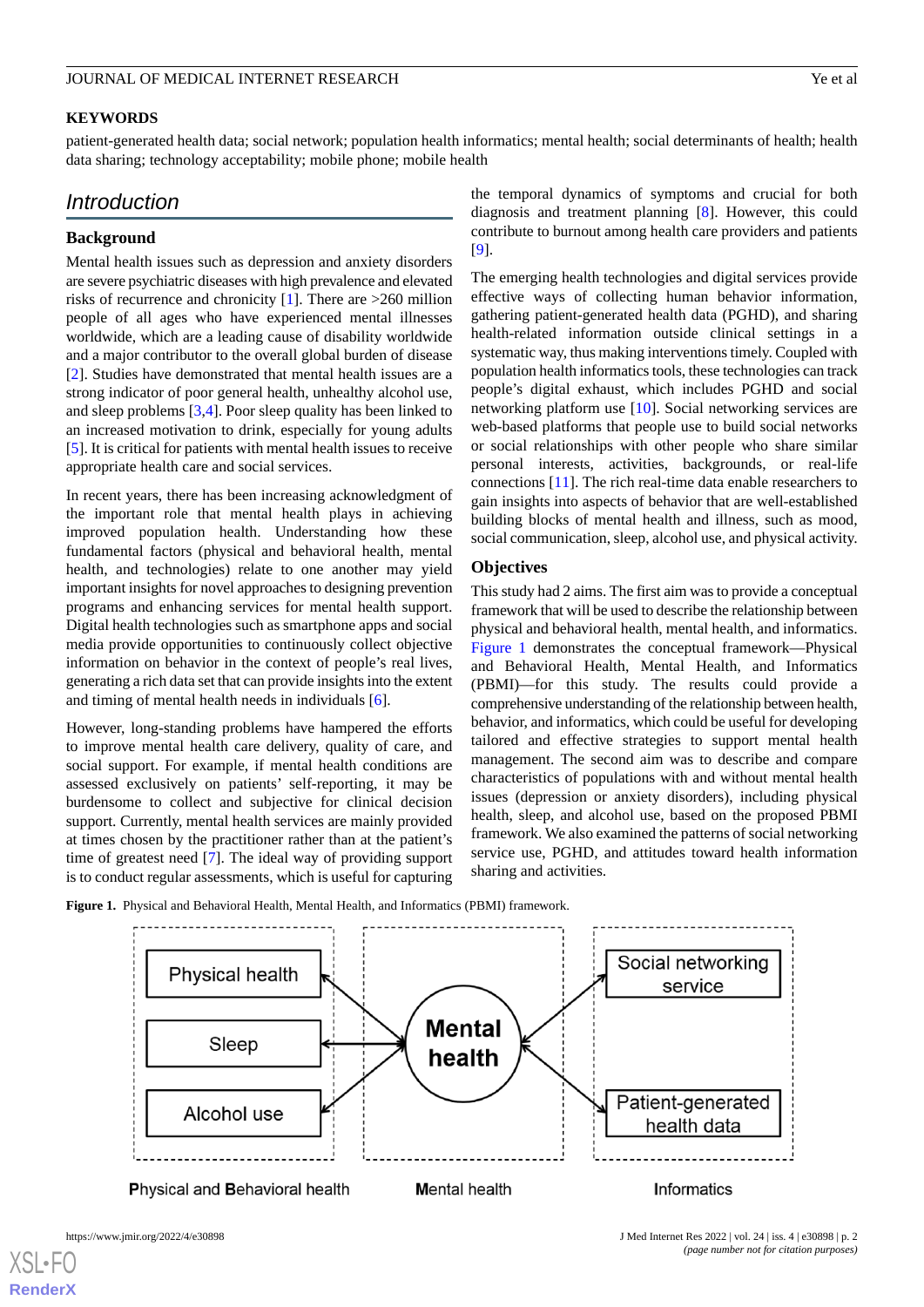## *Methods*

## **Study Design**

Data for this study were drawn from the 2019 Health Information National Trends Survey (HINTS) of the National Cancer Institute. HINTS is a nationally representative survey administered every year by the National Cancer Institute that provides a comprehensive assessment of the American public's current access to and use of health information [[12\]](#page-11-0). The HINTS target population is civilian, noninstitutionalized adults aged ≥18 years living in the United States. In this study, we investigated the relationships between mental health, physical health, behavioral health, and social networking service use. Social networking services include sharing health information, writing online diary blogs, participating in online forums or health-related groups, and watching health-related videos.

#### **Study Participants**

The data used in this study were from the third round of data collection for HINTS 5 (cycle 3), which was conducted from January 22, 2019, to April 30, 2019. Cycle 3 received 5590 questionnaires, of which 5438 (97.28%) were determined to be eligible after excluding blank, incomplete, and duplicate surveys.

In this study, the primary outcome was the presence of mental health issues, which was determined by the participant's status of depression or anxiety disorder based on the results of the question *Has a doctor or other health professional ever told you that you had depression or anxiety disorder (yes/no)?* Of the 5438 eligible respondents, 1139 (20.95%) reported *yes*, 4168 (76.65%) reported *no*, and 131 (2.41%) were missing and omitted from our analyses.

#### **Measures**

#### *Social Determinants of Health*

The sample was divided into 2 groups according to mental health status. Participants with depression or anxiety disorders were classified as the group with mental health issues, and the others were classified as the group with no mental health issues. We used the participants' self-reported information on age, sex, race, ethnicity, level of education, annual income, and usual source of care as our sociodemographic variables. We transformed the continuous variable of age into a categorical variable by classifying age into four groups: (1) 18 to 34 years, (2) 35 to 49 years, (3) 50 to 64 years, and (4)  $\geq 65$  years. Education level was recategorized as less than college (including post–high school training), some college, college graduate, and postgraduate degree. Annual income level was recategorized as ≤US \$20,000, US \$20,000 to \$35,000, US \$35,000 to \$50,000, US \$50,000 to \$75,000, and >US \$75,000. We examined the participants' history of chronic conditions using four questions (all with yes or no responses): *Has a doctor or other health professionals ever told you that you had (1) diabetes, (2) high blood pressure, (3) a heart condition, and (4) chronic lung disease?*

#### *Health-Related Information*

To assess the participants' general health, we considered their answers to questions related to physical health and mental status,

 $XS$  $\cdot$ FC **[RenderX](http://www.renderx.com/)** including the ability to take care of their health, emotion control by changing the way of thinking, and future consideration. We also included the Patient Health Questionnaire–4 (PHQ-4), which was a derived composite from the participants' responses to questions on lack of interest in doing things, presence of depressed feelings, nervousness and anxiousness, and uncontrolled worry [\[13](#page-11-1)].

#### *PGHD and Social Networking Service Use*

We examined the participants' use of the internet for health-related reasons using the following five survey questions (all with yes or no responses): *In the past 12 months, have you used the internet to (1) visit a social networking site, such as Facebook or LinkedIn, (2) share health information on social networking sites, such as Facebook or Twitter, (3) write in an online diary or blog, (4) participate in an online forum or support group for people with similar health or medical issue, or (5) watch a health-related video on YouTube?*

We also inspected the first source of health information of the participants using their responses to the following question—*The most recent time you looked for information about health or medical topics, where did you go first?*—where the respondent could select one of 12 options. We further grouped the options into five main categories: internet, health professionals, family and friends, print materials, and others. In addition, we investigated the participants' attitudes toward sharing health information, such as avoidance of physician visits and talking about health with family and friends.

#### *Alcohol Consumption and Sleep*

We examined the participants' alcohol consumption using two questions: the number of days with at least one alcoholic drink per week and the average number of drinks per day. We assessed the participants' sleep hours and quality using two questions: the average number of hours of sleep per night and the self-rated overall sleep quality. We transformed the continuous variable of average sleep per night into a categorical variable by classifying sleep hours as (1) 0 to 6 hours, (2) 7 to 8 hours, and  $(3) \geq 9$  hours.

#### **Statistical Analysis**

We used the survey package in the R programming language (version 4.0.5; R Foundation for Statistical Computing) to account for the complex sampling design used in HINTS and incorporated the Taylor series (linear approximation) [[14\]](#page-11-2) to generate accurate variance estimation. All analyses used weighted data based on the Taylor series method to calculate population estimates. Pairwise deletion was used to deal with missing data to preserve more information.

To assess sociodemographic characteristics, general health, chronic diseases, social networking service use, alcohol consumption, and sleeping variables, we generated weighted 2-way cross-tabulation tables, which were tested with a Pearson chi-square test of association [\[15](#page-11-3)].

A univariate logistic regression was built to examine the association between each predictor and mental health. We then performed multivariate logistic regression analyses using a survey-weighted generalized linear modeling function in R [\[16](#page-11-4)].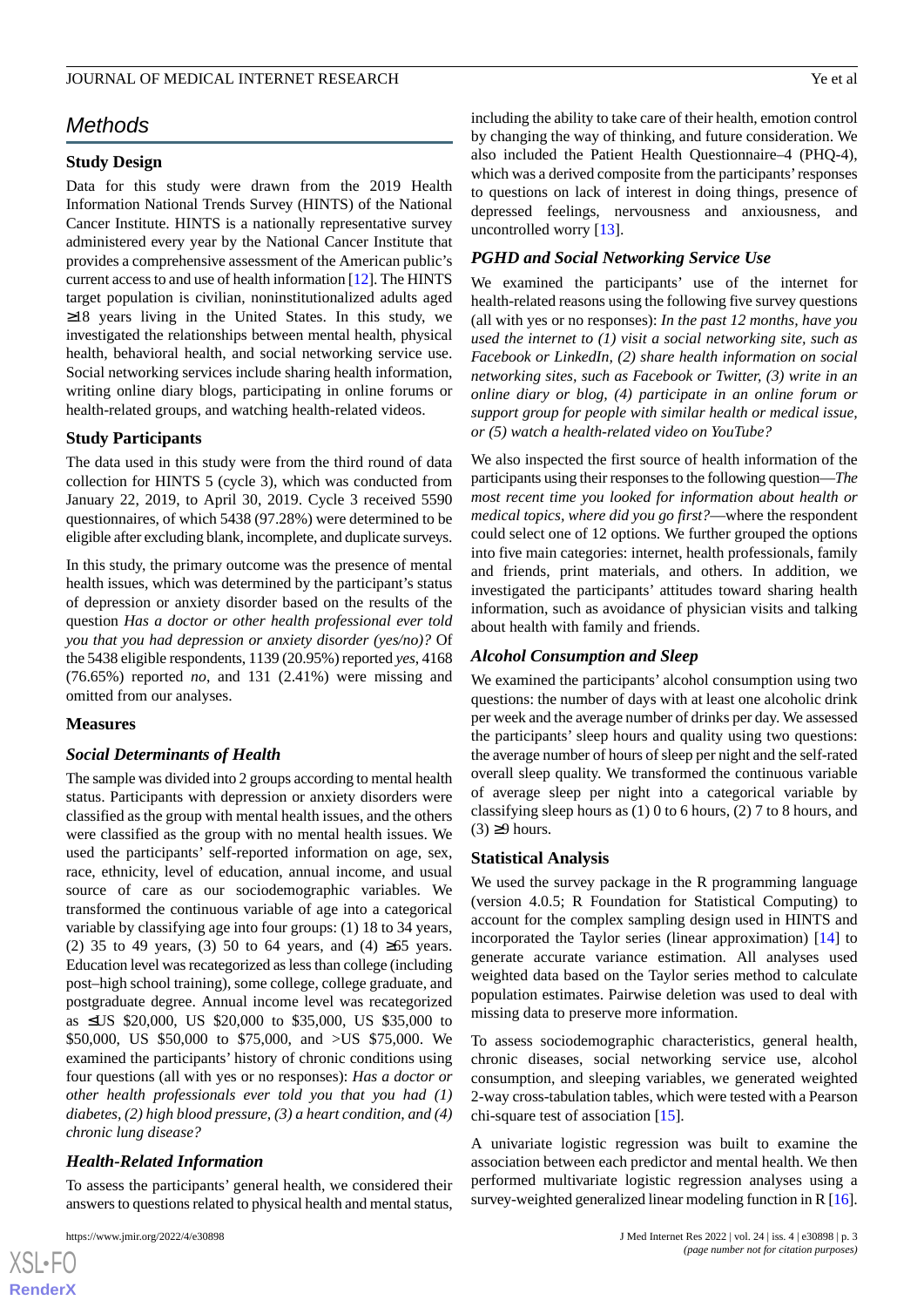The variables included the participants'sociodemographic and clinical characteristics. Odds ratios (ORs) and 95% CIs for both models were calculated. All reported *P* values were 2-tailed, and a cutoff of *P*<.05 was used to determine statistical significance for all analyses.

## **Ethics Approval**

The data for this study are publicly available.

## *Results*

## **Population Characteristics**

[Table 1](#page-4-0) reports the sociodemographic and clinical characteristics of the participants. Respondents with mental health issues were significantly more likely to be younger (*P*=.004), White (*P*=.005), and female (*P*<.001); have a lower income (*P*<.001); and have a usual source of care (*P*<.001). They were also more likely to have a history of diabetes (*P*=.001) and lung disease (*P*<.001). There were no significant differences between the 2 groups regarding the characteristics of history of hypertension  $(P=.10)$ , heart condition  $(P=.40)$ , and cancer  $(P=.13)$ .

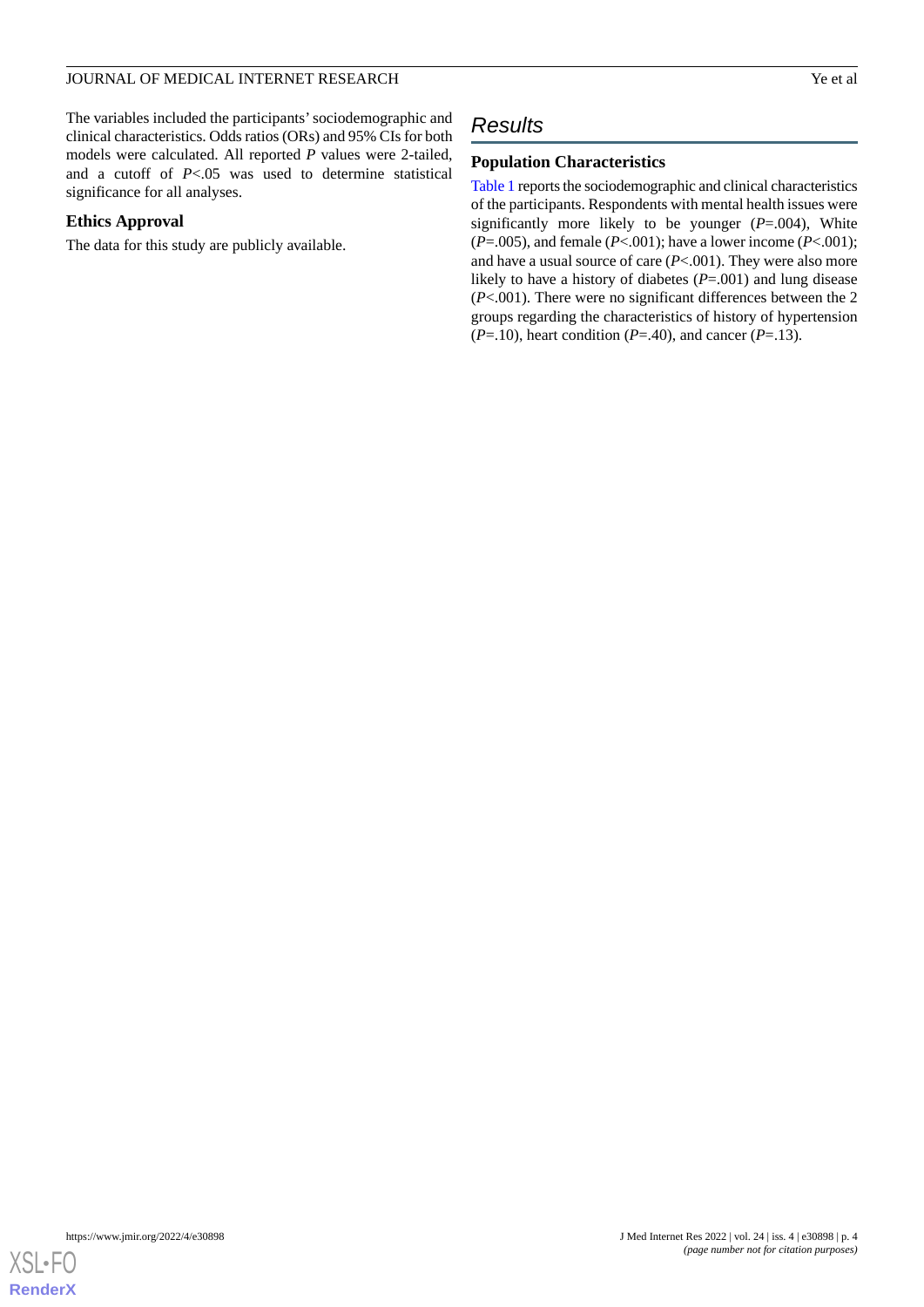<span id="page-4-0"></span>

|          | Table 1. Unweighted and weighted prevalence estimates for sample sociodemographic characteristics, Health Information National Trends Survey 5, |  |
|----------|-------------------------------------------------------------------------------------------------------------------------------------------------|--|
| cycle 3. |                                                                                                                                                 |  |

| Characteristic                 | Overall $(n=5438)$ ,<br>unweighted % | Overall (n=252,070,495),<br>weighted % | Having mental health<br>issues $(n=57,953,433)$ ,<br>weighted % | No mental health issues<br>$(n=189, 456, 090)$ , weighted % | $P$ value |
|--------------------------------|--------------------------------------|----------------------------------------|-----------------------------------------------------------------|-------------------------------------------------------------|-----------|
| Age (years)                    |                                      |                                        |                                                                 |                                                             | .004      |
| 18 to 34                       | 13                                   | 24.3                                   | 28.1                                                            | 23.1                                                        |           |
| 35 to 49                       | 18.3                                 | 24.5                                   | 26.3                                                            | 24.2                                                        |           |
| 50 to 64                       | 31.6                                 | 31.1                                   | 32.8                                                            | 30.7                                                        |           |
| $\geq 65$                      | 37.1                                 | 20.2                                   | 12.8                                                            | 22                                                          |           |
| Sex (male)                     | 42.1                                 | 48.8                                   | 37.9                                                            | 52.5                                                        | < .001    |
| Race <sup>a</sup>              |                                      |                                        |                                                                 |                                                             | $.005$    |
| White                          | 73.9                                 | 77                                     | 82.9                                                            | 75                                                          |           |
| Black                          | 16.5                                 | 13                                     | 9.9                                                             | 13.9                                                        |           |
| Asian                          | 5                                    | 5.8                                    | 3.4                                                             | 6.7                                                         |           |
| Others                         | 4.7                                  | $4.2\,$                                | 3.9                                                             | 4.4                                                         |           |
| Ethnicity (Hispanic)           | 14.9                                 | 16.7                                   | 13.9                                                            | 17.6                                                        | .07       |
| <b>Education</b>               |                                      |                                        |                                                                 |                                                             | .41       |
| High school diploma or<br>less | 54.4                                 | 70.5                                   | 72.5                                                            | 69.7                                                        |           |
| College degree                 | 26.5                                 | 17.3                                   | 16.1                                                            | 17.8                                                        |           |
| Postgraduate degree            | 19.1                                 | 12.2                                   | 11.4                                                            | 12.5                                                        |           |
| Income (US \$)                 |                                      |                                        |                                                                 |                                                             | $< 001$   |
| $<$ 20,000                     | 18.8                                 | 18.5                                   | 26.2                                                            | 15.6                                                        |           |
| 20,000 to 34,999               | 12.8                                 | $11\,$                                 | 11.6                                                            | 10.7                                                        |           |
| 35,000 to 49,999               | 13.1                                 | 13.5                                   | 14.2                                                            | 13.4                                                        |           |
| 50,000 to 74,999               | 17.7                                 | 17.4                                   | 16.8                                                            | 17.7                                                        |           |
| $\geq 75,000$                  | 37.6                                 | 39.6                                   | 31.3                                                            | 42.6                                                        |           |
| <b>Insurance</b>               |                                      |                                        |                                                                 |                                                             | .18       |
| Public                         | 44.1                                 | 35.2                                   | 38.9                                                            | 33.5                                                        |           |
| Private                        | 42.3                                 | 48.9                                   | 44.8                                                            | 50.8                                                        |           |
| Uninsured                      | 4.8                                  | $7.7\,$                                | $7.2\,$                                                         | $7.8\,$                                                     |           |
| Others <sup>b</sup>            | $8.8\,$                              | $8.2\,$                                | 9.2                                                             | $8\,$                                                       |           |
| Has a usual source of care     | 69.8                                 | 64.5                                   | 73.7                                                            | 61.7                                                        | $< 001$   |
| History of cancer              | 16.1                                 | 9.5                                    | 7.9                                                             | 9.7                                                         | .13       |
| History of lung disease        | 11.8                                 | 11.2                                   | $\overline{2}$                                                  | $8.2\,$                                                     | $< 001$   |
| History of heart condition     | 16.1                                 | $8.1\,$                                | 9.2                                                             | 7.8                                                         | .40       |
| History of diabetes            | 21.7                                 | 17                                     | 22.4                                                            | 15.2                                                        | $.001$    |
| History of hypertension        | 45                                   | 36                                     | 39.1                                                            | 34.9                                                        | $.10\,$   |

<sup>a</sup>Asian Indian, Chinese, Filipino, Japanese, Korean, Vietnamese, and other Asian were collapsed into the *Asian* category. Race categories other than White, Black, and Asian were reclassified as *Others*.

<sup>b</sup>*Others* include coverage under the spouse, coverage under parents, and low-income beneficiary.

## **Health Information and Social Networking Service**

[Table 2](#page-5-0) shows the characteristics of health information source, health information sharing, and social networking service use.

Participants with mental health issues were more likely to have a worse general health status (*P*<.001), less confidence in taking care of their own health (*P*<.001), and a higher PHQ-4 score (*P*<.001). Individuals with mental health issues were also less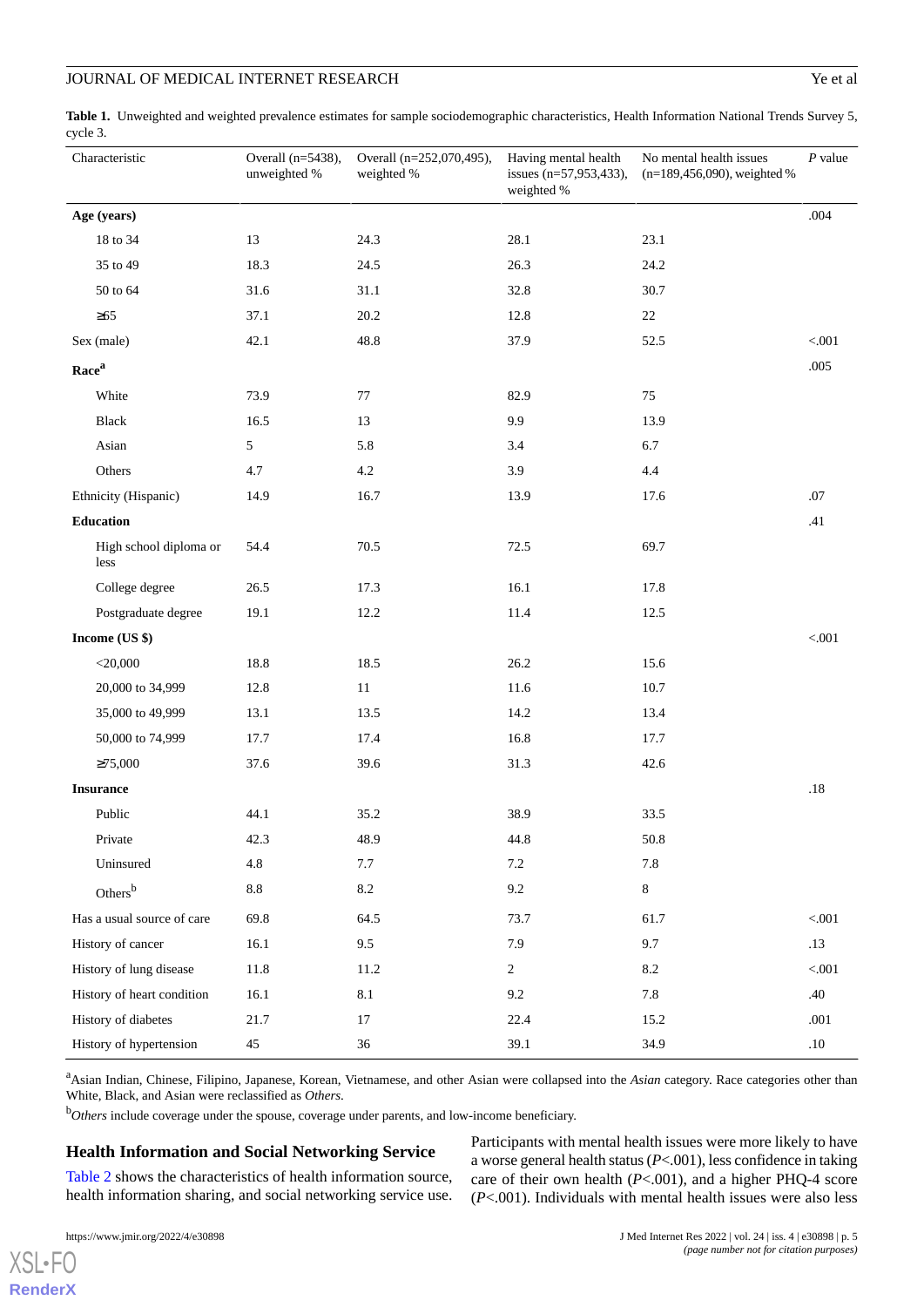likely to control emotions by changing the way they thought about situations (*P*<.001) and try to influence things in the future with day-to-day behavior (*P*<.001). In addition, [Table 2](#page-5-0) shows that those with mental health issues were significantly more likely to visit social networking sites (*P*=.04), share health information on social networking sites (*P*=.001), write online diary blogs (*P*=.007), participate in an online forum or support

group (*P*<.001), and watch health-related videos (*P*=.009). There were no significant differences between the 2 groups in the first source of health information  $(P=23)$ , using wellness apps (*P*=.33), avoidance of physician visits (*P*=.15), and talking about health with family or friends (*P*=.08). [Multimedia Appendix 1](#page-10-11) shows the results of the multivariate logistic regression of health information and social networking service use.

<span id="page-5-0"></span>**Table 2.** Prevalence estimates for characteristics of health information and social networking service use.

| Characteristic                                         | Overall (n=5438),<br>unweighted % | Overall (n=252,070,495),<br>weighted % | Having mental health<br>issues (n=57,953,433),<br>weighted % | No mental health issues<br>(n=189,456,090), weighted % | $P$ value |
|--------------------------------------------------------|-----------------------------------|----------------------------------------|--------------------------------------------------------------|--------------------------------------------------------|-----------|
| Source of health information                           |                                   |                                        |                                                              |                                                        | .23       |
| Internet                                               | 42.9                              | 46.1                                   | 50.2                                                         | 45.2                                                   |           |
| Health professionals                                   | 48.9                              | 44.6                                   | 39.9                                                         | 45.9                                                   |           |
| Family or friends                                      | 4.1                               | 5.2                                    | 4.6                                                          | 5.3                                                    |           |
| Print materials                                        | 2.3                               | 2.2                                    | 2.4                                                          | 2.1                                                    |           |
| Others                                                 | 1.8                               | $\overline{c}$                         | 2.9                                                          | 1.5                                                    |           |
| Use of health apps                                     |                                   |                                        |                                                              |                                                        | .33       |
| Yes                                                    | 52.4                              | 54.8                                   | 57.7                                                         | 54.2                                                   |           |
| N <sub>o</sub>                                         | 42.2                              | 39.6                                   | 35.9                                                         | 40.6                                                   |           |
| Do not know                                            | 5.4                               | 5.5                                    | 6.4                                                          | 5.2                                                    |           |
| Good health status                                     | 47.9                              | 49.4                                   | 33.7                                                         | 54.2                                                   | < 0.001   |
| Have ability to take care of<br>health                 | 72.2                              | 71.5                                   | 56                                                           | 76.3                                                   | < .001    |
| Avoid visiting physician                               | 25                                | 30.6                                   | 33.9                                                         | 29.6                                                   | .15       |
| Talks about health with family<br>or friends           | 81                                | 78.5                                   | 81.9                                                         | 77.4                                                   | .08       |
| $PHQ-4^a$                                              |                                   |                                        |                                                              |                                                        | < .001    |
| $\boldsymbol{0}$                                       | 50.3                              | 45.6                                   | 13.6                                                         | 54.9                                                   |           |
| 1                                                      | 12.3                              | 13.2                                   | 9.3                                                          | 14.4                                                   |           |
| $\mathfrak{2}$                                         | 9.9                               | 9.6                                    | 11.5                                                         | 9.1                                                    |           |
| $\geq$ 3                                               | 27.6                              | 31.6                                   | 65.5                                                         | 21.6                                                   |           |
| Can control emotions                                   | 85.1                              | 84.5                                   | 77.6                                                         | 86.7                                                   | < 0.001   |
| Consider future                                        | 84.5                              | 84.7                                   | 79.2                                                         | 86.6                                                   | < .001    |
| Visit social networking sites                          | 65                                | 71.5                                   | 76                                                           | 70.8                                                   | .04       |
| Share health information                               | 11.9                              | 14.6                                   | 19.7                                                         | 13.1                                                   | .001      |
| Write online diary blog                                | 3.6                               | 5                                      | $\,8$                                                        | $\overline{4}$                                         | .007      |
| Participate in online forum or<br>health-related group | $\boldsymbol{7}$                  | 8.1                                    | 13.3                                                         | 6.6                                                    | < .001    |
| Watch health-related videos                            | 32.8                              | 37.3                                   | 42.5                                                         | 35.9                                                   | .009      |

a PHQ-4: Patient Health Questionnaire–4.

#### **Alcohol Consumption and Sleep**

[Table 3](#page-6-0) shows the characteristics of behavioral health, including sleep and alcohol use, of the 2 groups. Individuals with mental health issues were more likely to sleep <6 hours or >9 hours (*P*=.01), have worse sleep quality (*P*<.001), and consume more alcohol per day (*P*=.03). There was no significant difference in

[XSL](http://www.w3.org/Style/XSL)•FO **[RenderX](http://www.renderx.com/)** the number of days of alcohol consumption per week between the 2 groups.

[Figure 2](#page-7-0) illustrates the difference in sleep quality among individuals who slept ≤6 hours, 7 to 8 hours, and >9 hours per night between the 2 groups. For individuals with mental health issues, 52% of those who slept ≤6 hours per night had a poor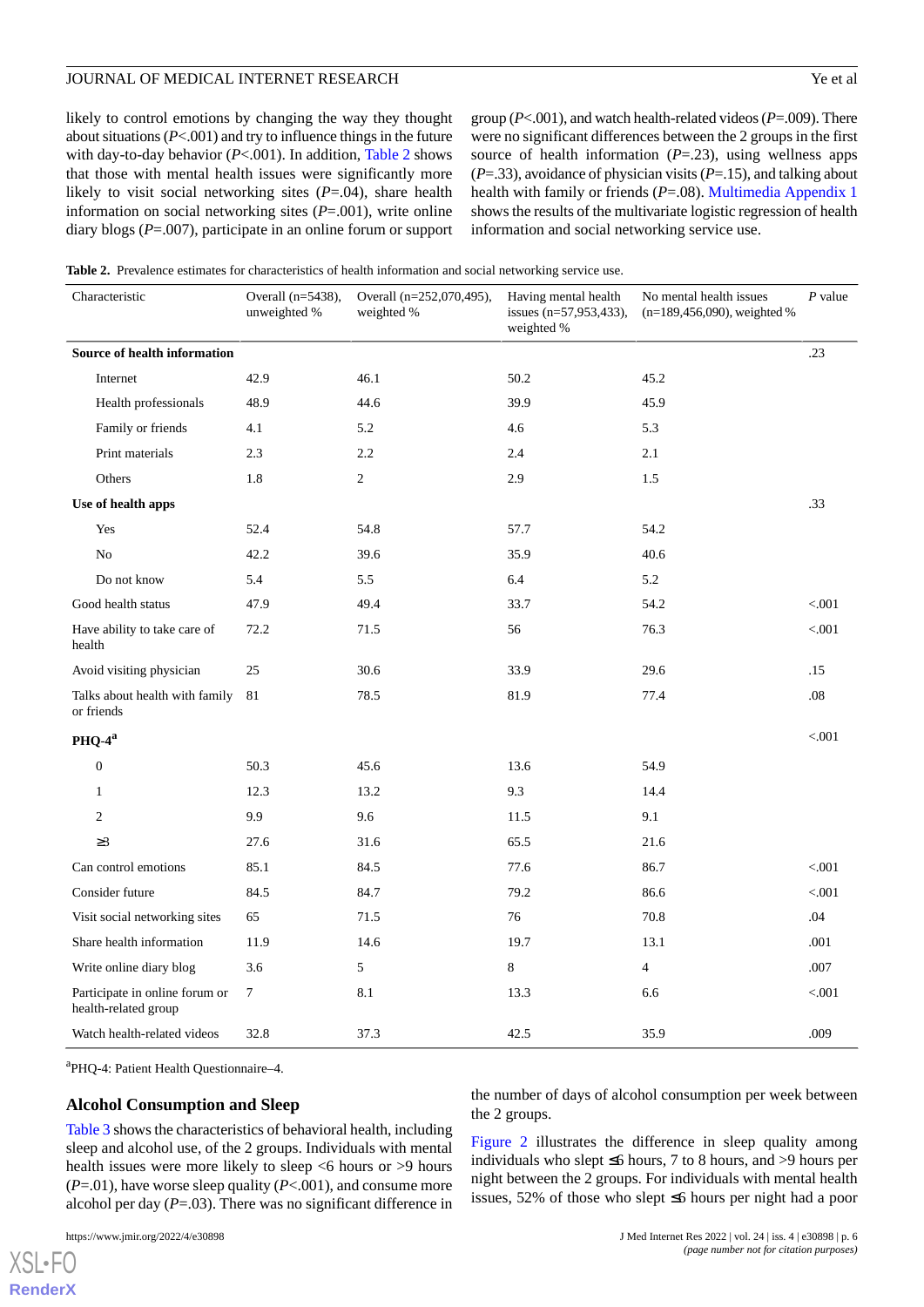sleep quality. Among individuals without mental health issues, only 9.1% of those who slept 7 to 8 hours per night had a poor sleep quality, which is significantly less than that of individuals with mental health issues who slept the same hours.

We examined whether sleep quality was the same for populations with and without mental health issues separately within the 3 sleep hour categories (0-6 hours, 7-8 hours, and  $\geq$ 9 hours). As the normality assumption is unjustified, we conducted the Mann-Whitney *U* test. For people who slept 0 to 6 hours (*P*<.001) and 7 to 8 hours (*P*<.001), there was a significant difference in sleep quality between the 2 groups. There was no significant difference in sleep quality for people who slept >9 hours (*P*=.14) between the 2 groups. We found that individuals without mental health issues slept 7 to 8 hours with higher quality, whereas patients with mental health issues slept <6 hours or >9 hours with poor quality.

[Figure 3](#page-7-1) illustrates the difference in the amount of alcohol consumed per week between the groups stratified by sex and mental health status. Approximately 43% (38,696,406/89,991,643) of women without mental health issues consumed one or more drinks per week, whereas 44.8% (16,123,109/35,989,082) of women with mental health issues consumed the same number of drinks per week. We found no significant difference in drink amount between women (*P*=.66) and men (*P*=.23) regardless of mental health status. However, for individuals without mental health issues, men drank significantly more than women (*P*<.001).

<span id="page-6-0"></span>**Table 3.** Prevalence estimates for characteristics of sleep and alcohol use.

| Characteristic                  |                              | Overall $(n=5438)$ ,<br>unweighted % | Overall (n=252,070,495),<br>weighted % | Having mental health<br>issues (n=57,953,433),<br>weighted % | No mental health issues<br>$(n=189,456,090)$ , weighted % | $P$ value |
|---------------------------------|------------------------------|--------------------------------------|----------------------------------------|--------------------------------------------------------------|-----------------------------------------------------------|-----------|
|                                 | Sleep hours per night        |                                      |                                        |                                                              |                                                           | .01       |
| $0$ to $6$                      |                              | 38.9                                 | 38.9                                   | 41.4                                                         | 38.2                                                      |           |
| 7 to 8                          |                              | 53.3                                 | 54.1                                   | 49                                                           | 55.7                                                      |           |
| $\geq 9$                        |                              | 7.8                                  | $\overline{7}$                         | 9.6                                                          | 6.1                                                       |           |
|                                 | <b>Overall sleep quality</b> |                                      |                                        |                                                              |                                                           | < 0.001   |
| Very good                       |                              | 20                                   | 18.8                                   | 10.5                                                         | 21.1                                                      |           |
|                                 | Fairly good                  | 58.2                                 | 58.7                                   | 55.7                                                         | 59.8                                                      |           |
| Fairly bad                      |                              | 17.8                                 | 18.3                                   | 25.7                                                         | 16.1                                                      |           |
| Very bad                        |                              | $\overline{4}$                       | $4.2\,$                                | 8                                                            | $\mathfrak{Z}$                                            |           |
| Days consuming alcohol per week |                              |                                      |                                        |                                                              |                                                           | .52       |
| $\boldsymbol{0}$                |                              | 50.5                                 | 51.3                                   | 54.2                                                         | 50.3                                                      |           |
| $1$ to $2$                      |                              | 26.5                                 | 27.3                                   | 25.6                                                         | 27.9                                                      |           |
| $3$ to $4$                      |                              | 10.8                                 | 11.1                                   | 9.8                                                          | 11.5                                                      |           |
| $\geq 5$                        |                              | 12.2                                 | 10.3                                   | 10.5                                                         | 10.3                                                      |           |
|                                 | Alcohol drinks per day       |                                      |                                        |                                                              |                                                           | .03       |
| $0$ to $1$                      |                              | 43.2                                 | 37.7                                   | 29.3                                                         | 40.1                                                      |           |
| $2$ to $3$                      |                              | 43.9                                 | 45.3                                   | 51.4                                                         | 43.6                                                      |           |
| $\geq\!\!4$                     |                              | 12.9                                 | 17                                     | 19.3                                                         | 16.4                                                      |           |

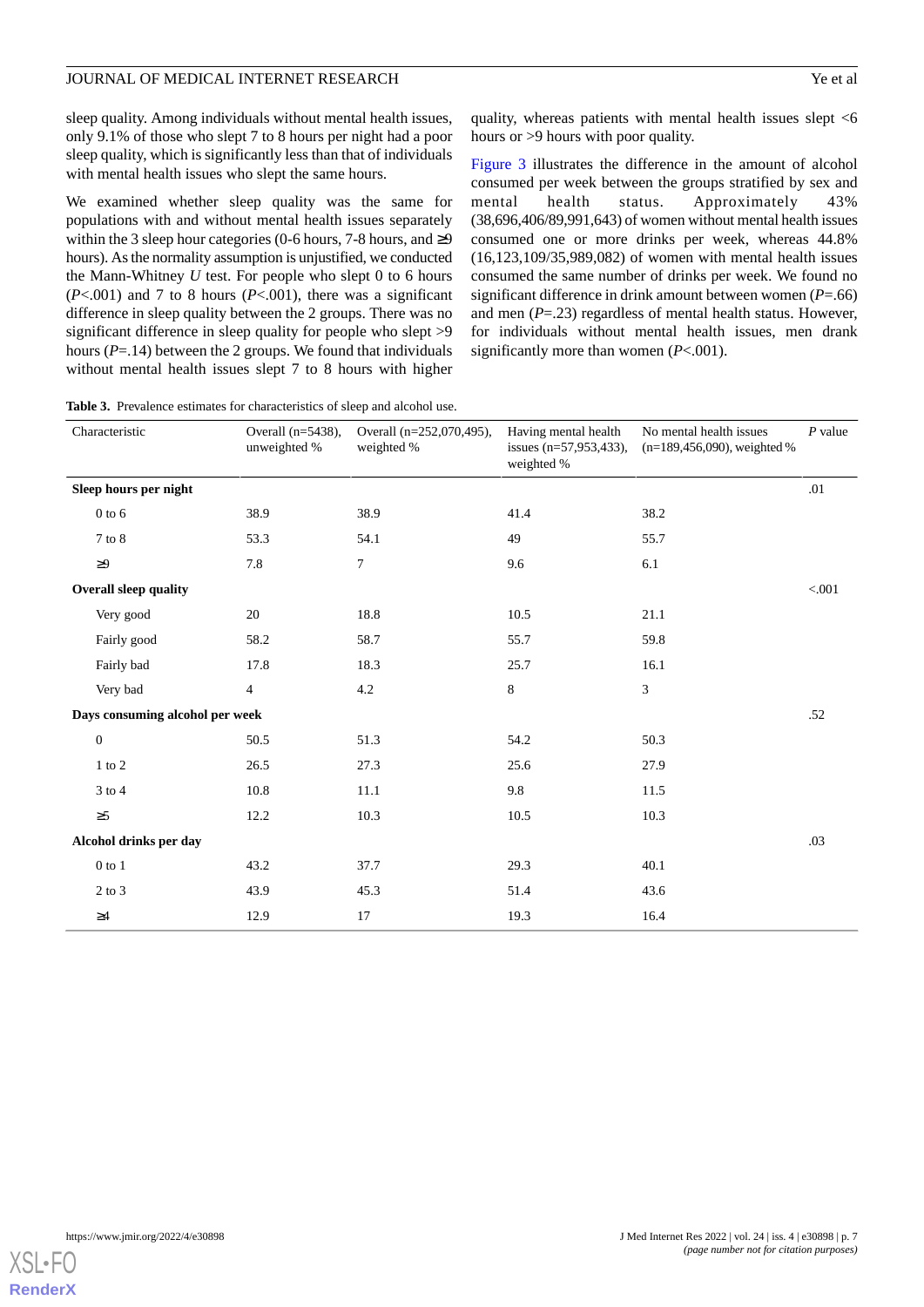<span id="page-7-0"></span>Figure 2. Sleep patterns between the 2 mental health groups.





## How would you rate your sleep quality overall?



<span id="page-7-1"></span>**Figure 3.** Alcohol use patterns stratified by sex and mental health status.



#### **Social Determinants of Health and Mental Health**

[Table 4](#page-8-0) shows the results of logistic regression analyses. In the unadjusted logistic regression model, most covariates were associated with mental health. In the adjusted model, those aged ≥65 years had a reduced likelihood (OR 0.20, 95% CI 0.11-0.35) of having mental health issues compared with those aged 18 to 34 years. Men were less likely (OR 0.52, 95% CI 0.40-0.68) to have mental health issues. The Black population had a reduced likelihood (OR 0.41, 95% CI 0.27-0.63) of having mental health issues compared with the White population.

Individuals who had an annual family income <US \$20,000 were more likely (OR 2.39, 95% CI 1.48-3.84) to have mental health issues than those whose income was >US \$75,000. Those having a usual source of care were more likely (OR 1.72, 95% CI 1.24-2.39) to have mental health issues. As expected, those with a history of lung disease (OR 2.17, 95% CI 1.54-3.05), diabetes (OR 1.42, 95% CI 1.03-1.95), and hypertension (OR 1.40, 95% CI 1.07-1.84) were more likely to have mental health issues. The results also indicated that ethnicity, education, insurance type, history of cancer, and history of heart condition had no association with mental health status.

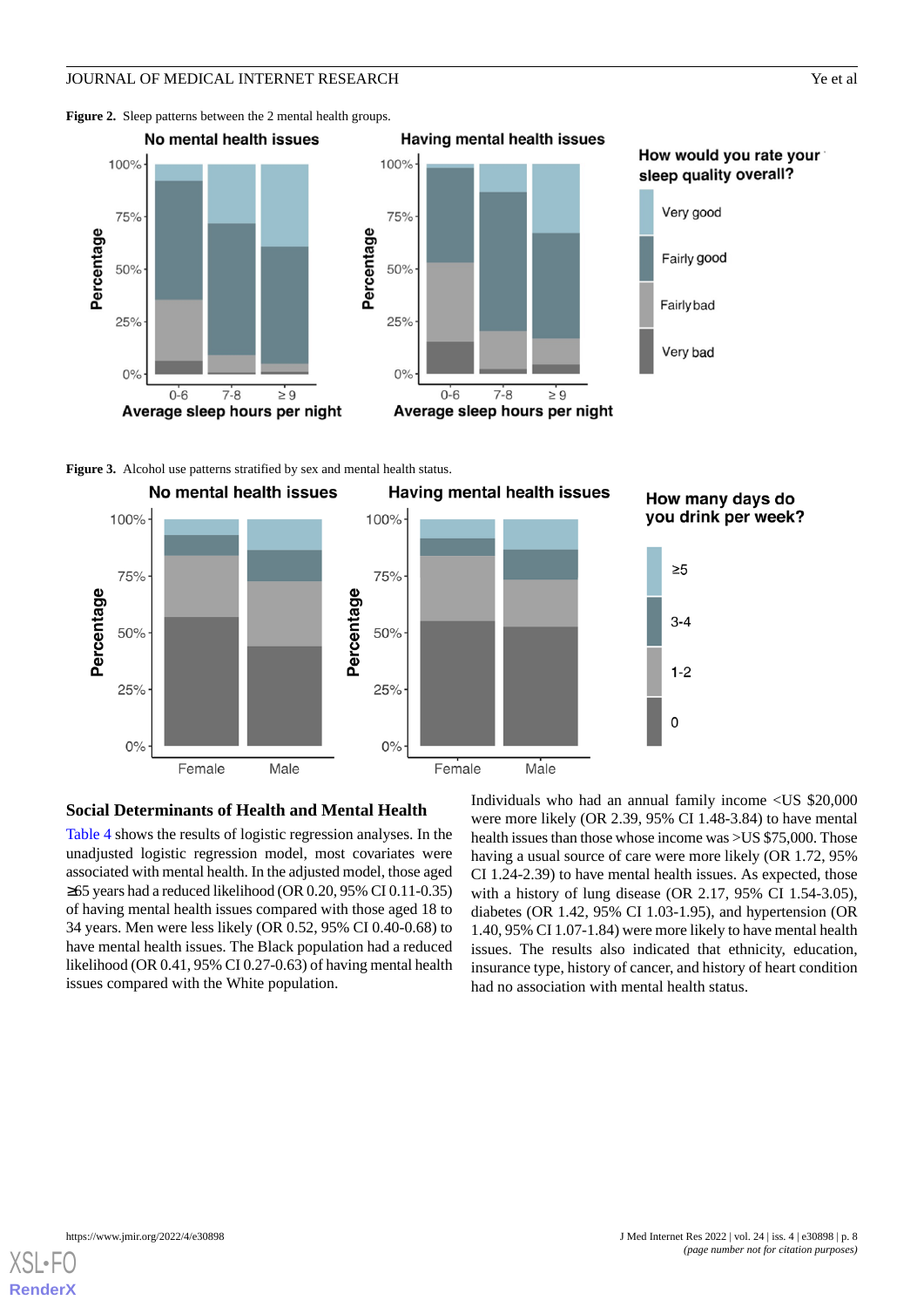<span id="page-8-0"></span>**Table 4.** Crude and adjusted odds from logistic regression analyses of associations between social determinants of health and mental health.

| Predictor                   | Unadjusted               |           |                   | Adjusted  |  |
|-----------------------------|--------------------------|-----------|-------------------|-----------|--|
|                             | OR <sup>a</sup> (95% CI) | $P$ value | OR (95% CI)       | $P$ value |  |
| Age (years)                 |                          |           |                   |           |  |
| 18 to 34                    | Reference                | Reference | Reference         | Reference |  |
| 35 to 49                    | $0.89(0.61-1.31)$        | .56       | $0.99(0.64-1.54)$ | .98       |  |
| 50 to 64                    | $0.88(0.60-1.29)$        | .51       | $0.60(0.38-0.96)$ | .04       |  |
| $\geq 65$                   | $0.48(0.32-0.71)$        | < .001    | $0.20(0.11-0.35)$ | < 0.001   |  |
| Sex (male)                  | $0.55(0.43-0.70)$        | < .001    | $0.52(0.40-0.68)$ | < .001    |  |
| Race                        |                          |           |                   |           |  |
| White                       | Reference                | Reference | Reference         | Reference |  |
| Asian                       | $0.46(0.25-0.86)$        | .02       | $0.51(0.25-1.03)$ | .06       |  |
| <b>Black</b>                | $0.64(0.46-0.90)$        | .01       | $0.41(0.27-0.63)$ | $< 001$   |  |
| Others                      | $0.79(0.48-1.32)$        | .37       | $0.52(0.25-1.08)$ | .08       |  |
| Ethnicity (Hispanic)        | $0.76(0.56-1.02)$        | .07       | $0.73(0.48-1.11)$ | .14       |  |
| <b>Education</b>            |                          |           |                   |           |  |
| High school diploma or less | Reference                | Reference | Reference         | Reference |  |
| College degree              | $0.87(0.68-1.12)$        | .28       | $0.91(0.64-1.31)$ | .63       |  |
| Postgraduate degree         | $0.87(0.65-1.17)$        | .37       | $0.92(0.59-1.42)$ | .69       |  |
| Income (US \$)              |                          |           |                   |           |  |
| $<$ 20,000                  | $2.29(1.65-3.17)$        | < 0.001   | $2.39(1.48-3.84)$ | < .001    |  |
| 20,000 to 34,999            | $1.48(1.00-2.19)$        | .05       | $1.59(1.00-2.55)$ | .05       |  |
| 35,000 to 49,999            | $1.44(0.97-2.14)$        | .07       | $1.34(0.83-2.15)$ | .23       |  |
| 50,000 to 74,999            | $1.29(0.89-1.86)$        | .18       | $1.32(0.88-1.98)$ | .19       |  |
| $\geq 75,000$               | Reference                | Reference | Reference         | Reference |  |
| <b>Insurance</b>            |                          |           |                   |           |  |
| Public                      | Reference                | Reference | Reference         | Reference |  |
| Private                     | $0.76(0.59-0.98)$        | .03       | $0.71(0.47-1.07)$ | .11       |  |
| Uninsured                   | $0.79(0.48-1.31)$        | .37       | $0.56(0.29-1.09)$ | .09       |  |
| Others                      | $0.99(0.65-1.51)$        | .98       | $0.94(0.59-1.51)$ | .81       |  |
| Has a usual source of care  | $1.74(1.36-2.24)$        | $< 001$   | $1.72(1.24-2.39)$ | .001      |  |
| History of cancer           | $0.81(0.61-1.07)$        | .14       | $0.88(0.61-1.28)$ | .51       |  |
| History of lung disease     | $2.99(2.21-4.04)$        | < 0.001   | $2.17(1.54-3.05)$ | $< 001$   |  |
| History of heart condition  | $1.19(0.79-1.80)$        | .40       | $0.94(0.60-1.47)$ | .79       |  |
| History of diabetes         | $1.61(1.23-2.10)$        | < .001    | $1.42(1.03-1.95)$ | .03       |  |
| History of hypertension     | $1.20(0.97-1.48)$        | .10       | $1.40(1.07-1.84)$ | .01       |  |

<sup>a</sup>OR: odds ratio.

[XSL](http://www.w3.org/Style/XSL)•FO **[RenderX](http://www.renderx.com/)**

## *Discussion*

## **Principal Findings**

This study aimed to describe and compare the characteristics of populations with and without mental health issues (depression or anxiety disorders), including physical health, sleep, and alcohol use. We examined the patterns of social networking service use, PGHD, and attitudes toward health information

sharing and activities. We found that participants who were younger, White, and female; had a lower income; had a history of chronic disease; and had a higher PHQ-4 score were more likely to have mental health problems, which is consistent with previous findings [\[17](#page-11-5)]. Overall, social determinants of health such as age, race, income, insurance status, and chronic diseases, including lung disease, diabetes, and hypertension, were associated with mental health. Participants with mental illness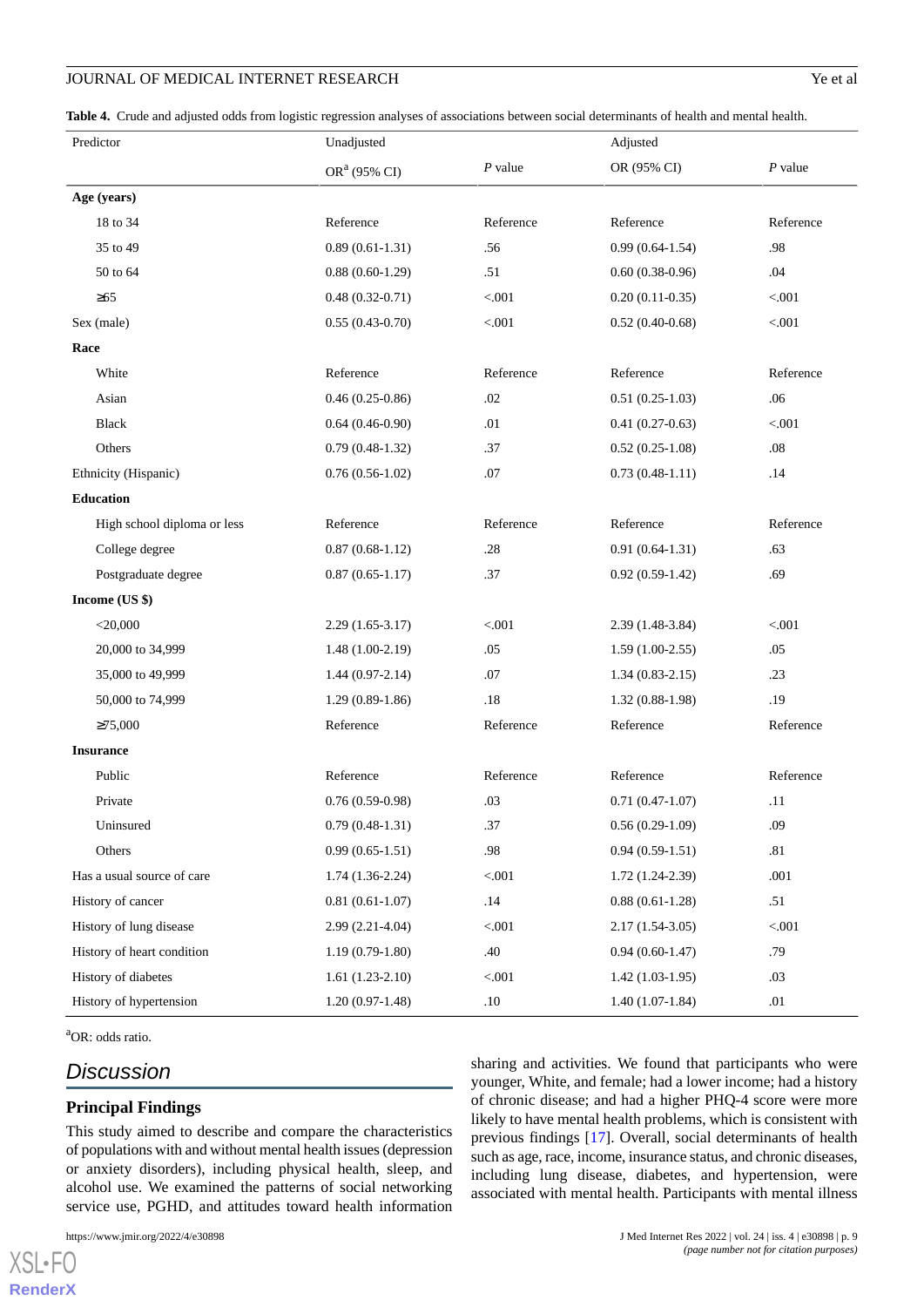were more likely to visit social networking sites, share health information on social networking sites, write online diary blogs, participate in online forums or support groups, and watch health-related videos. We also found that participants with mental illness slept less with worse sleep quality and consumed more alcohol per day.

Health disparities exist between women and men and among different races with regard to mental health. Mental health issues result in less sleep with poor quality and unhealthy alcohol consumption behaviors. Individuals with mental health issues are more likely to use social networking platforms, share their health information, and actively engage in PGHD. The results provide important insights into the interplay between three vital health-related domains—physical health, behavioral health (sleep and alcohol use), and social networking service use and their patterns in populations with mental health issues.

In recent years, there has been increasing acknowledgment of the important role that mental health plays in achieving improved population health. Understanding how these fundamental factors (physical and behavioral health, mental health, and technologies) relate to one another may yield important insights for novel approaches to designing prevention programs and enhancing services for mental health support. Digital health technologies such as smartphone apps and social media provide opportunities to continuously collect objective information on behavior in the context of people's real lives, generating a rich data set that can provide insights into the extent and timing of mental and physical health needs in individuals [[6\]](#page-10-5).

#### **Social Networking Service**

Individuals who have depression and anxiety are more likely to use social networking platforms, especially younger people. They also tend to be less likely to control emotions by changing the way they think about situations and try to influence things in the future with day-to-day behavior. Social networking plays an important role for this population to find ways to reduce loneliness or symptoms of mental health problems.

We also found that women had a higher level of vulnerability to poor mental health compared with men, which aligned with previous findings [[18\]](#page-11-6). There is an ongoing debate on whether the use of mobile health technologies such as social media is detrimental to mental health [\[19](#page-11-7)]. Interestingly, those with depression or anxiety disorders were significantly more likely to visit social networking sites, write online diary blogs, participate in an online forum or support group, and watch health-related videos. These social networking platforms could potentially provide effective strategies to intervene in mental illness. We acknowledge that safe limited use of social media is beneficial, but it could introduce harmful influences if people spend too much time in this digital and internet-based world [[20\]](#page-11-8). Further research is needed to understand the quantitative and dynamic patterns of social media use to measure its benefits and harmful effects and inform evidence-based approaches to clinical interventions, practices, policy, education, and regulation [[21\]](#page-11-9). If we take advantage of the social networking services and data-gathering functions of digital platforms in the right ways,

we may achieve breakthroughs in the technologies' ability to support mental health and well-being.

## **Mental Health and PGHD**

This study found that individuals with depression or anxiety disorders were willing to share health information on social networking sites, which offers an opportunity to provide interventions that are timely, personalized, and scalable. Coupled with telehealth or remote management platforms [[22-](#page-11-10)[24\]](#page-11-11), practitioners could provide mental health services and support in a timelier manner and at each individual's time of greatest need. Digital health platforms and PGHD are facilitating the development of a wave of timely interventions for mental health care and support [\[7](#page-10-6)]. Big data technologies are facilitating the integration of PGHD and electronic health records, which will encourage the use of predictive analytics and artificial intelligence such as natural language processing and machine learning on structured and unstructured data to help health care providers, hospitals, and patients make their data more meaningful  $[25,26]$  $[25,26]$  $[25,26]$ . These findings may be useful for stakeholders such as health care providers, researchers, public health practitioners, and mobile health and social media companies and encourage them to work jointly to design and provide *precision social networking service* with higher personalized and participatory levels, thus improving population health [[27\]](#page-11-14).

#### **Mental Health, Alcohol Use, and Sleep**

This study found that individuals without mental health issues slept 7 to 8 hours with higher quality, whereas patients with mental health issues slept <6 hours or >9 hours with poor quality. Scientific guidelines for sleep suggest that ≥7 hours of sleep per night are appropriate for adults aged 18 to 60 years, 7 to 9 hours are appropriate for adults aged 61 to 64 years, and 7 to 8 hours are appropriate for adults aged ≥65 years [\[28](#page-11-15),[29\]](#page-11-16). Although the amount of sleep is important, other aspects of sleep also contribute to health and well-being. Good sleep quality is also essential. We found that patients with mental health issues were more likely to sleep too much, which is not recommended by health professionals. Previous studies have shown that adolescents and young adults are prone to both mental health and sleep problems [\[30](#page-11-17)]. Sleep quality may be particularly important for young adults such as college students with poor mental health who, compared with their peers, tend to lack protective social support networks [[31\]](#page-11-18).

Among individuals who are already susceptible to alcohol use, inadequate sleep may further weaken their cognitive capacity to make safer drinking-related decisions or their self-protective behaviors irrespective of consumption levels. Further investigations are needed to examine how poor mental health relates to both alcohol consumption and consequences as well as the extent to which alcohol consumption may mediate the relationship between mental health and consequences. Digital social platforms play a vital role in educating people on alternative coping or harm-reduction skills to use in drinking contexts.

Given the important role of different types of drinking motives in the connection between mental health and drinking outcomes,

 $XS$  $\cdot$ FC **[RenderX](http://www.renderx.com/)**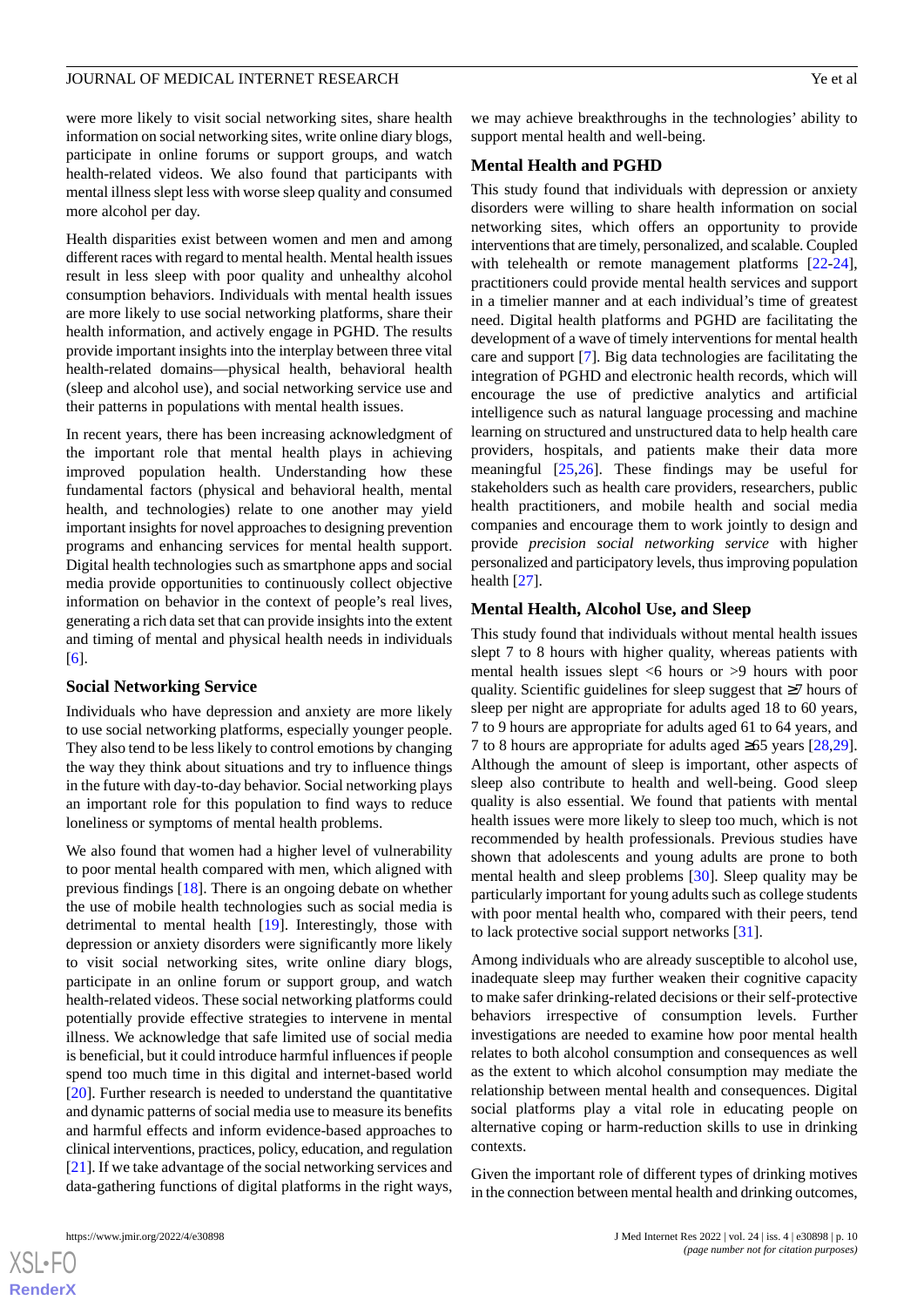it is important to examine drinking motivations as mediators of this relationship [\[32](#page-11-19)]. Furthermore, event-level methods that simultaneously account for individuals' sleep and alcohol use behaviors may be helpful for future longitudinal research.

## **Limitations**

The sample consisted of missing data regarding health outcomes and covariates, which may not be missing completely at random. Those who did not respond to questions may be less active and, thus, our estimates may be subject to bias. As the survey was cross-sectional, we could not examine causality among the variables. Meanwhile, given the limitations of the data set, we did not have information about the use frequency and duration of social networking platforms. Despite these limitations, this study provides a better understanding of the effects and patterns

of social networking service use, PGHD, social determinants of health, and mental health.

## **Conclusions**

This study provided a conceptual framework—PBMI—that could be used to describe the relationship between physical and behavioral health, mental health, and informatics. With this framework, we described the health disparities that existed between women and men and among individuals of different races with regard to mental health, patterns of using social networking platforms, sharing health information, and engagement in PGHD. Leveraging digital platforms and population informatics such as mobile health and social media along with PGHD could offer unique opportunities to develop effective self-monitoring and self-management strategies for supporting patients with mental health issues.

## **Authors' Contributions**

JY conceived and designed the study and contributed to the analyses. ZW contributed to the analyses. JY, ZW, and JH contributed to the interpretation of the results and drafting and revision of the manuscript. All the authors read and approved the final version of the manuscript.

## <span id="page-10-11"></span>**Conflicts of Interest**

None declared.

## **Multimedia Appendix 1**

<span id="page-10-0"></span>Multivariable logistic regression of health information and social networking service use. [[DOCX File , 14 KB](https://jmir.org/api/download?alt_name=jmir_v24i4e30898_app1.docx&filename=a00a3e5711c1eb8dc9da1d8c3903d35d.docx)-[Multimedia Appendix 1\]](https://jmir.org/api/download?alt_name=jmir_v24i4e30898_app1.docx&filename=a00a3e5711c1eb8dc9da1d8c3903d35d.docx)

#### <span id="page-10-1"></span>**References**

- 1. Tiller JW. Depression and anxiety. Med J Aust 2013 Sep 16;199(S6):S28-S31. [doi: [10.5694/mja12.10628\]](http://dx.doi.org/10.5694/mja12.10628) [Medline: [25370281](http://www.ncbi.nlm.nih.gov/entrez/query.fcgi?cmd=Retrieve&db=PubMed&list_uids=25370281&dopt=Abstract)]
- <span id="page-10-3"></span><span id="page-10-2"></span>2. GBD 2017 Disease and Injury Incidence and Prevalence Collaborators. Global, regional, and national incidence, prevalence, and years lived with disability for 354 diseases and injuries for 195 countries and territories, 1990-2017: a systematic analysis for the Global Burden of Disease Study 2017. Lancet 2018 Nov 10;392(10159):1789-1858 [\[FREE Full text](https://linkinghub.elsevier.com/retrieve/pii/S0140-6736(18)32279-7)] [doi: [10.1016/S0140-6736\(18\)32279-7\]](http://dx.doi.org/10.1016/S0140-6736(18)32279-7) [Medline: [30496104](http://www.ncbi.nlm.nih.gov/entrez/query.fcgi?cmd=Retrieve&db=PubMed&list_uids=30496104&dopt=Abstract)]
- <span id="page-10-4"></span>3. Miller BE, Miller MN, Verhegge R, Linville HH, Pumariega AJ. Alcohol misuse among college athletes: self-medication for psychiatric symptoms. J Drug Educ 2002;32(1):41-52. [doi: [10.2190/JDFM-AVAK-G9FV-0MYY\]](http://dx.doi.org/10.2190/JDFM-AVAK-G9FV-0MYY) [Medline: [12096556\]](http://www.ncbi.nlm.nih.gov/entrez/query.fcgi?cmd=Retrieve&db=PubMed&list_uids=12096556&dopt=Abstract)
- <span id="page-10-5"></span>4. Ye J. Pediatric mental and behavioral health in the period of quarantine and social distancing with COVID-19. JMIR Pediatr Parent 2020 Jul 28;3(2):e19867 [[FREE Full text](https://pediatrics.jmir.org/2020/2/e19867/)] [doi: [10.2196/19867](http://dx.doi.org/10.2196/19867)] [Medline: [32634105](http://www.ncbi.nlm.nih.gov/entrez/query.fcgi?cmd=Retrieve&db=PubMed&list_uids=32634105&dopt=Abstract)]
- <span id="page-10-6"></span>5. Digdon N, Landry K. University students' motives for drinking alcohol are related to evening preference, poor sleep, and ways of coping with stress. Biol Rhythm Res 2013 Feb;44(1):1-11. [doi: [10.1080/09291016.2011.632235](http://dx.doi.org/10.1080/09291016.2011.632235)]
- <span id="page-10-7"></span>6. Mohr DC, Zhang M, Schueller SM. Personal sensing: understanding mental health using ubiquitous sensors and machine learning. Annu Rev Clin Psychol 2017 May 08;13:23-47 [[FREE Full text\]](http://europepmc.org/abstract/MED/28375728) [doi: [10.1146/annurev-clinpsy-032816-044949](http://dx.doi.org/10.1146/annurev-clinpsy-032816-044949)] [Medline: [28375728](http://www.ncbi.nlm.nih.gov/entrez/query.fcgi?cmd=Retrieve&db=PubMed&list_uids=28375728&dopt=Abstract)]
- <span id="page-10-8"></span>7. Nahum-Shani I, Smith SN, Spring BJ, Collins LM, Witkiewitz K, Tewari A, et al. Just-in-time adaptive interventions (JITAIS) in mobile health: key components and design principles for ongoing health behavior support. Ann Behav Med 2018 May 18;52(6):446-462 [\[FREE Full text\]](http://europepmc.org/abstract/MED/27663578) [doi: [10.1007/s12160-016-9830-8](http://dx.doi.org/10.1007/s12160-016-9830-8)] [Medline: [27663578\]](http://www.ncbi.nlm.nih.gov/entrez/query.fcgi?cmd=Retrieve&db=PubMed&list_uids=27663578&dopt=Abstract)
- <span id="page-10-9"></span>8. Ye J, Zhang R, Bannon JE, Wang AA, Walunas TL, Kho AN, et al. Identifying practice facilitation delays and barriers in primary care quality improvement. J Am Board Fam Med 2020;33(5):655-664 [\[FREE Full text\]](http://www.jabfm.org/cgi/pmidlookup?view=long&pmid=32989060) [doi: [10.3122/jabfm.2020.05.200058\]](http://dx.doi.org/10.3122/jabfm.2020.05.200058) [Medline: [32989060](http://www.ncbi.nlm.nih.gov/entrez/query.fcgi?cmd=Retrieve&db=PubMed&list_uids=32989060&dopt=Abstract)]
- <span id="page-10-10"></span>9. Ye J. The impact of electronic health record-integrated patient-generated health data on clinician burnout. J Am Med Inform Assoc 2021 Apr 23;28(5):1051-1056 [\[FREE Full text\]](http://europepmc.org/abstract/MED/33822095) [doi: [10.1093/jamia/ocab017](http://dx.doi.org/10.1093/jamia/ocab017)] [Medline: [33822095\]](http://www.ncbi.nlm.nih.gov/entrez/query.fcgi?cmd=Retrieve&db=PubMed&list_uids=33822095&dopt=Abstract)
- 10. Ye J. The role of health technology and informatics in a global public health emergency: practices and implications from the COVID-19 pandemic. JMIR Med Inform 2020 Jul 14;8(7):e19866 [[FREE Full text](https://medinform.jmir.org/2020/7/e19866/)] [doi: [10.2196/19866\]](http://dx.doi.org/10.2196/19866) [Medline: [32568725](http://www.ncbi.nlm.nih.gov/entrez/query.fcgi?cmd=Retrieve&db=PubMed&list_uids=32568725&dopt=Abstract)]
- 11. Boyd DM, Ellison NB. Social network sites: definition, history, and scholarship. J Comput Mediat Commun 2007;13(1):210-230. [doi: [10.1111/j.1083-6101.2007.00393.x\]](http://dx.doi.org/10.1111/j.1083-6101.2007.00393.x)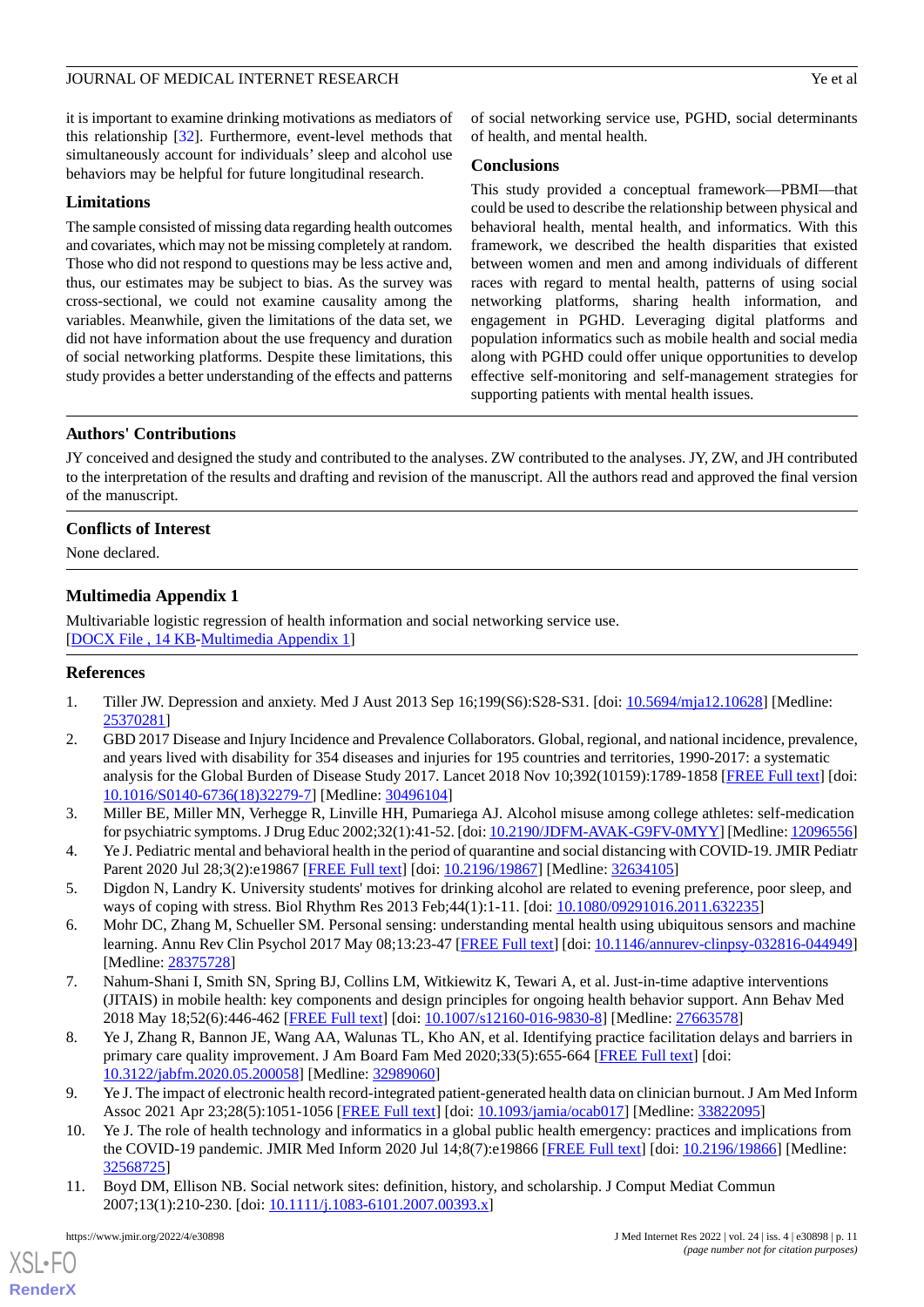- 
- <span id="page-11-0"></span>12. Nelson DE, Kreps GL, Hesse BW, Croyle RT, Willis G, Arora NK, et al. The health information national trends survey (HINTS): development, design, and dissemination. J Health Commun 2004;9(5):443-460. [doi: [10.1080/10810730490504233\]](http://dx.doi.org/10.1080/10810730490504233) [Medline: [15513791](http://www.ncbi.nlm.nih.gov/entrez/query.fcgi?cmd=Retrieve&db=PubMed&list_uids=15513791&dopt=Abstract)]
- <span id="page-11-2"></span><span id="page-11-1"></span>13. Kroenke K, Spitzer RL, Williams JB, Löwe B. An ultra-brief screening scale for anxiety and depression: the PHQ-4. Psychosomatics 2009;50(6):613-621. [doi: [10.1176/appi.psy.50.6.613\]](http://dx.doi.org/10.1176/appi.psy.50.6.613) [Medline: [19996233](http://www.ncbi.nlm.nih.gov/entrez/query.fcgi?cmd=Retrieve&db=PubMed&list_uids=19996233&dopt=Abstract)]
- <span id="page-11-3"></span>14. Taylor B. Methodus incrementorum directa & inversa. London, UK: typis Pearsonianis: prostant apud Gul. Innys; 1715.
- 15. Ye J, Ma Q. The effects and patterns among mobile health, social determinants, and physical activity: a nationally representative cross-sectional study. AMIA Jt Summits Transl Sci Proc 2021 May 17;2021:653-662 [[FREE Full text](http://europepmc.org/abstract/MED/34457181)] [Medline: [34457181](http://www.ncbi.nlm.nih.gov/entrez/query.fcgi?cmd=Retrieve&db=PubMed&list_uids=34457181&dopt=Abstract)]
- <span id="page-11-5"></span><span id="page-11-4"></span>16. Ye J, Ren Z. Using multivariate models to examine the impact of COVID-19 pandemic and gender differences on health and health care. medRXiv 2021 Sep 21. [doi: [10.1101/2021.09.02.21263055](http://dx.doi.org/10.1101/2021.09.02.21263055)]
- <span id="page-11-6"></span>17. Zender R, Olshansky E. Women's mental health: depression and anxiety. Nurs Clin North Am 2009 Sep;44(3):355-364. [doi: [10.1016/j.cnur.2009.06.002](http://dx.doi.org/10.1016/j.cnur.2009.06.002)] [Medline: [19683096\]](http://www.ncbi.nlm.nih.gov/entrez/query.fcgi?cmd=Retrieve&db=PubMed&list_uids=19683096&dopt=Abstract)
- <span id="page-11-7"></span>18. Rosenquist JN, Fowler JH, Christakis NA. Social network determinants of depression. Mol Psychiatry 2011 Mar;16(3):273-281 [[FREE Full text\]](http://europepmc.org/abstract/MED/20231839) [doi: [10.1038/mp.2010.13](http://dx.doi.org/10.1038/mp.2010.13)] [Medline: [20231839](http://www.ncbi.nlm.nih.gov/entrez/query.fcgi?cmd=Retrieve&db=PubMed&list_uids=20231839&dopt=Abstract)]
- <span id="page-11-8"></span>19. Haidt J, Allen N. Scrutinizing the effects of digital technology on mental health. Nature 2020 Feb;578(7794):226-227. [doi: [10.1038/d41586-020-00296-x\]](http://dx.doi.org/10.1038/d41586-020-00296-x) [Medline: [32042091\]](http://www.ncbi.nlm.nih.gov/entrez/query.fcgi?cmd=Retrieve&db=PubMed&list_uids=32042091&dopt=Abstract)
- <span id="page-11-9"></span>20. Nesi J, Choukas-Bradley S, Prinstein MJ. Transformation of adolescent peer relations in the social media context: part 1-a theoretical framework and application to dyadic peer relationships. Clin Child Fam Psychol Rev 2018 Sep;21(3):267-294 [[FREE Full text](http://europepmc.org/abstract/MED/29627907)] [doi: [10.1007/s10567-018-0261-x\]](http://dx.doi.org/10.1007/s10567-018-0261-x) [Medline: [29627907](http://www.ncbi.nlm.nih.gov/entrez/query.fcgi?cmd=Retrieve&db=PubMed&list_uids=29627907&dopt=Abstract)]
- <span id="page-11-10"></span>21. Orben A. Teenagers, screens and social media: a narrative review of reviews and key studies. Soc Psychiatry Psychiatr Epidemiol 2020 Apr;55(4):407-414. [doi: [10.1007/s00127-019-01825-4\]](http://dx.doi.org/10.1007/s00127-019-01825-4) [Medline: [31925481\]](http://www.ncbi.nlm.nih.gov/entrez/query.fcgi?cmd=Retrieve&db=PubMed&list_uids=31925481&dopt=Abstract)
- 22. Ye J, Li N, Lu Y, Cheng J, Xu Y. A portable urine analyzer based on colorimetric detection. Anal Methods 2017;9(16):2464-2471. [doi: [10.1039/c7ay00780a](http://dx.doi.org/10.1039/c7ay00780a)]
- <span id="page-11-11"></span>23. Greenwood DA, Litchman ML, Isaacs D, Blanchette JE, Dickinson JK, Hughes A, et al. A new taxonomy for technology-enabled diabetes self-management interventions: results of an umbrella review. J Diabetes Sci Technol 2021 Aug 11:19322968211036430. [doi: [10.1177/19322968211036430\]](http://dx.doi.org/10.1177/19322968211036430) [Medline: [34378424](http://www.ncbi.nlm.nih.gov/entrez/query.fcgi?cmd=Retrieve&db=PubMed&list_uids=34378424&dopt=Abstract)]
- <span id="page-11-12"></span>24. Ye J. Health information system's responses to COVID-19 pandemic in China: a national cross-sectional study. Appl Clin Inform 2021 Mar 19;12(2):399-406. [doi: [10.1055/s-0041-1728770](http://dx.doi.org/10.1055/s-0041-1728770)] [Medline: [34010976\]](http://www.ncbi.nlm.nih.gov/entrez/query.fcgi?cmd=Retrieve&db=PubMed&list_uids=34010976&dopt=Abstract)
- <span id="page-11-14"></span><span id="page-11-13"></span>25. Ye J, Yao L, Shen J, Janarthanam R, Luo Y. Predicting mortality in critically ill patients with diabetes using machine learning and clinical notes. BMC Med Inform Decis Mak 2020 Dec 30;20(Suppl 11):295 [[FREE Full text](https://bmcmedinformdecismak.biomedcentral.com/articles/10.1186/s12911-020-01318-4)] [doi: [10.1186/s12911-020-01318-4\]](http://dx.doi.org/10.1186/s12911-020-01318-4) [Medline: [33380338\]](http://www.ncbi.nlm.nih.gov/entrez/query.fcgi?cmd=Retrieve&db=PubMed&list_uids=33380338&dopt=Abstract)
- <span id="page-11-15"></span>26. Ye J, Sanchez-Pinto LN. Three data-driven phenotypes of multiple organ dysfunction syndrome preserved from early childhood to middle adulthood. AMIA Annu Symp Proc 2021 Jan 25;2020:1345-1353 [\[FREE Full text](http://europepmc.org/abstract/MED/33936511)] [Medline: [33936511\]](http://www.ncbi.nlm.nih.gov/entrez/query.fcgi?cmd=Retrieve&db=PubMed&list_uids=33936511&dopt=Abstract)
- <span id="page-11-16"></span>27. Ye J. Advancing mental health and psychological support for health care workers using digital technologies and platforms. JMIR Form Res 2021 Jun 30;5(6):e22075 [[FREE Full text](https://formative.jmir.org/2021/6/e22075/)] [doi: [10.2196/22075\]](http://dx.doi.org/10.2196/22075) [Medline: [34106874](http://www.ncbi.nlm.nih.gov/entrez/query.fcgi?cmd=Retrieve&db=PubMed&list_uids=34106874&dopt=Abstract)]
- 28. Hirshkowitz M, Whiton K, Albert SM, Alessi C, Bruni O, DonCarlos L, et al. National Sleep Foundation's sleep time duration recommendations: methodology and results summary. Sleep Health 2015 Mar;1(1):40-43. [doi: [10.1016/j.sleh.2014.12.010\]](http://dx.doi.org/10.1016/j.sleh.2014.12.010) [Medline: [29073412\]](http://www.ncbi.nlm.nih.gov/entrez/query.fcgi?cmd=Retrieve&db=PubMed&list_uids=29073412&dopt=Abstract)
- <span id="page-11-18"></span><span id="page-11-17"></span>29. Consensus Conference Panel, Watson NF, Badr MS, Belenky G, Bliwise DL, Buxton OM, Non-Participating Observers, American Academy of Sleep Medicine Staff, et al. Recommended amount of sleep for a healthy adult: a joint consensus statement of the American Academy of Sleep Medicine and Sleep Research Society. J Clin Sleep Med 2015 Jun 15;11(6):591-592 [[FREE Full text](https://doi.org/10.5664/jcsm.4758)] [doi: [10.5664/jcsm.4758](http://dx.doi.org/10.5664/jcsm.4758)] [Medline: [25979105\]](http://www.ncbi.nlm.nih.gov/entrez/query.fcgi?cmd=Retrieve&db=PubMed&list_uids=25979105&dopt=Abstract)
- <span id="page-11-19"></span>30. Ehlers CL, Gilder DA, Criado JR, Caetano R. Sleep quality and alcohol-use disorders in a select population of young-adult Mexican Americans. J Stud Alcohol Drugs 2010 Nov;71(6):879-884 [\[FREE Full text](http://europepmc.org/abstract/MED/20946745)] [doi: [10.15288/jsad.2010.71.879\]](http://dx.doi.org/10.15288/jsad.2010.71.879) [Medline: [20946745](http://www.ncbi.nlm.nih.gov/entrez/query.fcgi?cmd=Retrieve&db=PubMed&list_uids=20946745&dopt=Abstract)]
- 31. Pauley PM, Hesse C. The effects of social support, depression, and stress on drinking behaviors in a college student sample. Communication Studies 2009 Oct 21;60(5):493-508. [doi: [10.1080/10510970903260335](http://dx.doi.org/10.1080/10510970903260335)]
- 32. Kenney SR, Lac A, Labrie JW, Hummer JF, Pham A. Mental health, sleep quality, drinking motives, and alcohol-related consequences: a path-analytic model. J Stud Alcohol Drugs 2013 Nov;74(6):841-851 [\[FREE Full text\]](http://europepmc.org/abstract/MED/24172110) [doi: [10.15288/jsad.2013.74.841](http://dx.doi.org/10.15288/jsad.2013.74.841)] [Medline: [24172110](http://www.ncbi.nlm.nih.gov/entrez/query.fcgi?cmd=Retrieve&db=PubMed&list_uids=24172110&dopt=Abstract)]

## **Abbreviations**

**HINTS:** Health Information National Trends Survey **OR:** odds ratio **PBMI:** Physical and Behavioral Health, Mental Health, and Informatics **PGHD:** patient-generated health data PHQ-4: Patient Health Questionnaire-4